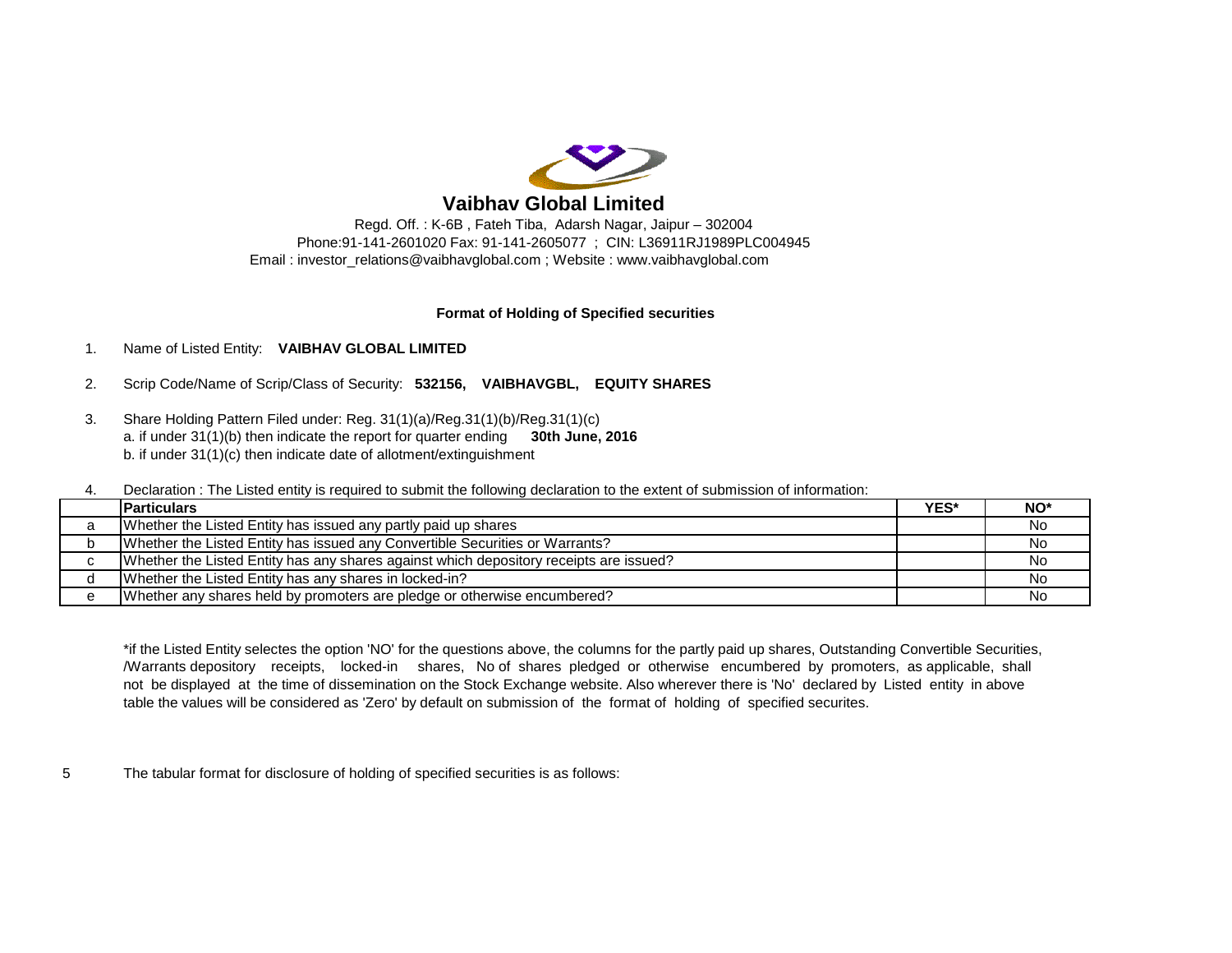### **Table I - Summary Statement holding of specified securities**

| Category<br>(1) | <b>Category of Shareholder</b><br>(II)   | No of<br><b>Shareholders</b><br>(III) | No of fully paid up equity<br>shares held<br>(IV) | No of Partly<br>paid-up equity<br>shares held<br>(V) | No of Shares<br>Underlying<br>Depository<br><b>Receipts</b><br>(VI) | Total No of Shares Held Shareholding as<br>$(VII) = (IV) + (V) + (VI)$ a % of total no of | shares<br>(calculated as<br>per SCRR, 1957)<br>(VIII)<br>As a %<br>of $(A+B+C2)$ | Number of Voting Rights held in each class of securities<br>(IX) |                          |            |                          | Shareholding as a Number of Locked<br>No of Shares<br>Underlying<br>% assuming full<br>Outstanding<br>conversion of<br>converttible<br>convertible<br>securities<br>Securities (as a<br>(Including<br>percentage of<br>diluted share<br><b>Warrants</b> )<br>(X)<br>capital) |           |                          | in Shares<br>(XII) | <b>Number of Shares</b><br>pledged or otherwise<br>encumbered<br>(XIII) |                          | Number of equity<br>shares held in<br>dematerialized<br>form<br>(XIV) |                                                 |            |                                                    |            |                                                    |  |
|-----------------|------------------------------------------|---------------------------------------|---------------------------------------------------|------------------------------------------------------|---------------------------------------------------------------------|-------------------------------------------------------------------------------------------|----------------------------------------------------------------------------------|------------------------------------------------------------------|--------------------------|------------|--------------------------|------------------------------------------------------------------------------------------------------------------------------------------------------------------------------------------------------------------------------------------------------------------------------|-----------|--------------------------|--------------------|-------------------------------------------------------------------------|--------------------------|-----------------------------------------------------------------------|-------------------------------------------------|------------|----------------------------------------------------|------------|----------------------------------------------------|--|
|                 |                                          |                                       |                                                   |                                                      |                                                                     |                                                                                           |                                                                                  | <b>No of Voting Rights</b>                                       |                          |            |                          |                                                                                                                                                                                                                                                                              |           | of $(A+B+C)$             |                    | Total as a %                                                            |                          |                                                                       | $(XI) = (VII) + (X)$ As a<br>$(A+B+C2)$<br>% of | No.<br>(a) | As a %<br>of total<br><b>Shares</b><br>held<br>(b) | No.<br>(a) | As a % of<br>total<br><b>Shares</b><br>held<br>(b) |  |
|                 |                                          |                                       |                                                   |                                                      |                                                                     |                                                                                           |                                                                                  | Class eg: X                                                      | Class eq: y Total        |            |                          |                                                                                                                                                                                                                                                                              |           |                          |                    |                                                                         |                          |                                                                       |                                                 |            |                                                    |            |                                                    |  |
| (A)             | <b>Promoter &amp; Promoter</b><br>Group  | 10                                    | 22,226,983                                        | $\sim$                                               | $\overline{\phantom{a}}$                                            | 22,226,983                                                                                | 68.34                                                                            | 22,226,983                                                       | $\overline{\phantom{a}}$ | 22,226,983 | 68.34                    | $\overline{\phantom{a}}$                                                                                                                                                                                                                                                     | 68.34     | $\overline{\phantom{a}}$ | $\sim$             | $\overline{a}$                                                          | $\overline{\phantom{a}}$ | 22,226,983                                                            |                                                 |            |                                                    |            |                                                    |  |
| (B)             | Public                                   | 5,135                                 | 10,280,848                                        | $\sim$                                               |                                                                     | 10,280,848                                                                                | 31.61                                                                            | 10,280,848                                                       |                          | 10,280,848 | 31.61                    | $\overline{\phantom{a}}$                                                                                                                                                                                                                                                     | 31.61     | $\sim$                   | $\sim$             | <b>NA</b>                                                               | <b>NA</b>                | 10,240,475                                                            |                                                 |            |                                                    |            |                                                    |  |
| (C)             | Non Promoter-Non<br>Public               |                                       | 16,074                                            | $\sim$                                               |                                                                     | 16,074                                                                                    | 0.05                                                                             | 16,074                                                           |                          | 16,074     | 0.05                     | $\overline{\phantom{a}}$                                                                                                                                                                                                                                                     | 0.05      | $\sim$                   | $\sim$             | <b>NA</b>                                                               | <b>NA</b>                | 16,074                                                                |                                                 |            |                                                    |            |                                                    |  |
| (C1)            | <b>Shares underlying DRs</b>             | $\sim$                                | $\sim$                                            | $\sim$                                               | $\overline{\phantom{a}}$                                            | $\sim$                                                                                    | <b>NA</b>                                                                        | $\overline{a}$                                                   | $\overline{a}$           | $\sim$     | $\overline{\phantom{a}}$ | $\sim$                                                                                                                                                                                                                                                                       | <b>NA</b> | $\sim$                   | $\sim$             | <b>NA</b>                                                               | <b>NA</b>                | $\sim$                                                                |                                                 |            |                                                    |            |                                                    |  |
| (C2)            | Shares held by<br><b>Employes Trusts</b> |                                       | 16,074                                            | $\sim$                                               |                                                                     | 16,074                                                                                    | 0.05                                                                             | 16,074                                                           | $\overline{\phantom{a}}$ | 16,074     | 0.05                     | $\overline{\phantom{a}}$                                                                                                                                                                                                                                                     | 0.05      | $\sim$                   | $\sim$             | <b>NA</b>                                                               | <b>NA</b>                | 16,074                                                                |                                                 |            |                                                    |            |                                                    |  |
|                 |                                          |                                       |                                                   |                                                      |                                                                     |                                                                                           |                                                                                  |                                                                  |                          |            |                          |                                                                                                                                                                                                                                                                              |           |                          |                    |                                                                         |                          |                                                                       |                                                 |            |                                                    |            |                                                    |  |
|                 | Total:                                   | 5,146                                 | 32,523,905                                        | $\sim$                                               | $\sim$                                                              | 32,523,905                                                                                | 100.00                                                                           | 32,523,905                                                       |                          | 32,523,905 | 100.00                   | $\sim$                                                                                                                                                                                                                                                                       | 100.00    | $\sim$                   | $\sim$             | <b>NA</b>                                                               | <b>NA</b>                | 32,483,532                                                            |                                                 |            |                                                    |            |                                                    |  |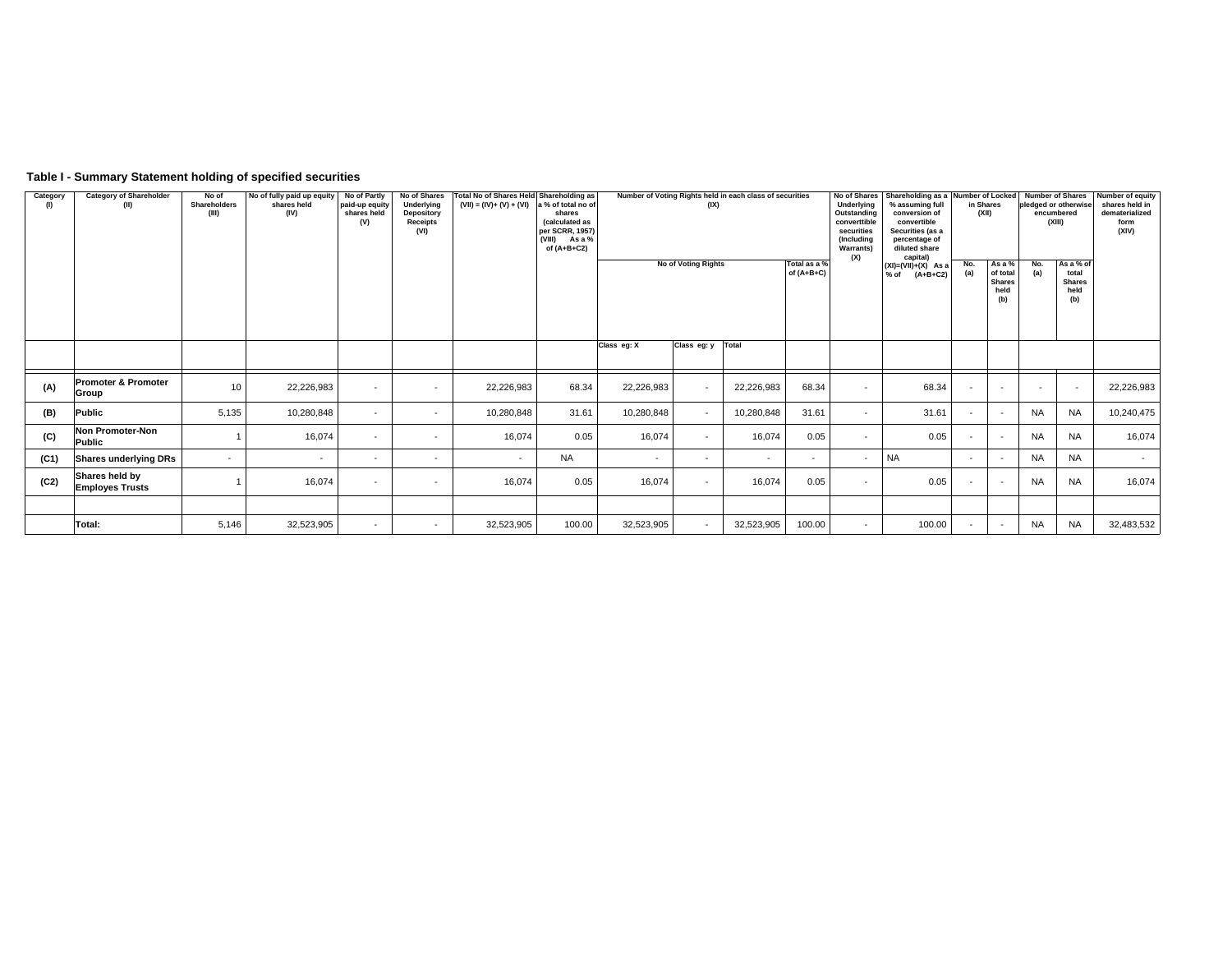### **Table II - Statement showing shareholding pattern of the Promoter and Promoter Group**

|     | Category & Name of the<br>Shareholder<br>(1)                                            | PAN<br>(II) | No of Share holders No of fully paid<br>(III) | up equity<br>shares held<br>(IV) | Number of Voting Rights held in each class of<br>No of<br>No of<br><b>Total No of</b><br>Sharehold<br>No of Shares Shareholding<br><b>Shares Held</b><br>(IX)<br>Underlying<br>Partly paid<br><b>Shares</b><br>ing %<br>securities<br>$(VII=IV+V+VI)$<br>up equity<br>Underlying<br>calculated<br>Outstanding<br>shares<br>Depository<br>converttible<br>as per<br>SCRR,<br>securities |                          | as a %<br>assuming full<br>conversion of |                                   | <b>Number of Locked</b><br>in Shares<br>(XII) | <b>Number of Shares</b><br>pledged or otherwise<br>encumbered<br>(XIII) |                                    | Number of<br>equity shares<br>held in<br>dematerialized<br>form |                                                                   |                                  |                                     |                          |                                     |                          |            |
|-----|-----------------------------------------------------------------------------------------|-------------|-----------------------------------------------|----------------------------------|----------------------------------------------------------------------------------------------------------------------------------------------------------------------------------------------------------------------------------------------------------------------------------------------------------------------------------------------------------------------------------------|--------------------------|------------------------------------------|-----------------------------------|-----------------------------------------------|-------------------------------------------------------------------------|------------------------------------|-----------------------------------------------------------------|-------------------------------------------------------------------|----------------------------------|-------------------------------------|--------------------------|-------------------------------------|--------------------------|------------|
|     |                                                                                         |             |                                               |                                  | held<br>(V)                                                                                                                                                                                                                                                                                                                                                                            | <b>Receipts</b><br>(VI)  |                                          | 1957 As a<br>$%$ of<br>$(A+B+C2)$ |                                               | <b>No of Voting Rights</b>                                              | Total as a<br>% of Total<br>Voting | (Including<br><b>Warrants)</b>                                  | convertible<br>Securities (as a<br>percentage of<br>diluted share | No.                              | As a % of<br>total<br><b>Shares</b> | No.                      | As a % of<br>total<br><b>Shares</b> | (XIV)                    |            |
|     |                                                                                         |             |                                               |                                  |                                                                                                                                                                                                                                                                                                                                                                                        |                          |                                          | (VIII)                            | Class X                                       | <b>Class Y</b>                                                          | <b>Total</b>                       | rights                                                          | (X)                                                               | capital)<br>$(XI) = (VII) + (X)$ |                                     | held                     |                                     | held                     |            |
|     |                                                                                         |             |                                               |                                  |                                                                                                                                                                                                                                                                                                                                                                                        |                          |                                          |                                   |                                               |                                                                         |                                    |                                                                 |                                                                   | As a % of<br>$A+B+C2$            |                                     |                          |                                     |                          |            |
| (1) | Indian                                                                                  |             |                                               |                                  |                                                                                                                                                                                                                                                                                                                                                                                        |                          |                                          |                                   |                                               |                                                                         |                                    |                                                                 |                                                                   |                                  |                                     |                          |                                     |                          |            |
| (a) | Individuals/Hindu<br>undivided Family                                                   |             | ${\bf 5}$                                     | 3,852,013                        |                                                                                                                                                                                                                                                                                                                                                                                        |                          | 3,852,013                                | 11.84                             | 3,852,013                                     |                                                                         | 3,852,013                          | 11.84                                                           | $\overline{\phantom{a}}$                                          | 11.84                            |                                     | $\overline{\phantom{a}}$ |                                     | $\overline{\phantom{a}}$ | 3,852,013  |
|     | NIRMAL KUMAR BARDIYA                                                                    |             | $\blacksquare$                                | 1,791,628                        | $\blacksquare$                                                                                                                                                                                                                                                                                                                                                                         | $\overline{\phantom{a}}$ | 1,791,628                                | 5.51                              | 1,791,628                                     | $\sim$                                                                  | 1,791,628                          | 5.51                                                            | $\overline{\phantom{a}}$                                          | 5.51                             | $\blacksquare$                      | $\sim$                   | $\overline{\phantom{a}}$            | $\overline{\phantom{a}}$ | 1,791,628  |
|     | RAHIMULLAH                                                                              |             | $\sim$                                        | 1,236,500                        | ÷.                                                                                                                                                                                                                                                                                                                                                                                     | $\sim$                   | 1,236,500                                | 3.80                              | 1,236,500                                     | ÷.                                                                      | 1,236,500                          | 3.80                                                            | ÷.                                                                | 3.80                             | $\sim$                              | $\sim$                   | $\blacksquare$                      | $\sim$                   | 1,236,500  |
|     | <b>DEEPTI AGRAWAL</b>                                                                   |             |                                               | 636,854                          | ä,                                                                                                                                                                                                                                                                                                                                                                                     | $\blacksquare$           | 636,854                                  | 1.96                              | 636,854                                       | ÷,                                                                      | 636,854                            | 1.96                                                            | ä,                                                                | 1.96                             | ÷,                                  |                          | ÷,                                  |                          | 636,854    |
|     | <b>KUSUM BARDIYA</b>                                                                    |             | $\sim$                                        | 165,205                          | ÷.                                                                                                                                                                                                                                                                                                                                                                                     | $\sim$                   | 165,205                                  | 0.51                              | 165,205                                       | $\blacksquare$                                                          | 165,205                            | 0.51                                                            | $\blacksquare$                                                    | 0.51                             | $\sim$                              | $\sim$                   | $\blacksquare$                      | $\overline{\phantom{a}}$ | 165,205    |
|     | SHEELA AGARWAL                                                                          |             | $\sim$                                        | 21,826                           | ÷.                                                                                                                                                                                                                                                                                                                                                                                     | $\omega$                 | 21,826                                   | 0.07                              | 21,826                                        | $\sim$                                                                  | 21,826                             | 0.07                                                            | $\blacksquare$                                                    | 0.07                             | $\sim$                              | $\sim$                   | ä,                                  | $\sim$                   | 21,826     |
| (b) | Central Government/State<br>Government(s)                                               |             |                                               |                                  |                                                                                                                                                                                                                                                                                                                                                                                        |                          |                                          |                                   |                                               |                                                                         |                                    |                                                                 |                                                                   |                                  |                                     |                          |                                     |                          |            |
| (c) | <b>Financial Institutions/Banks</b>                                                     |             | $\overline{\phantom{a}}$                      | $\blacksquare$                   | $\blacksquare$                                                                                                                                                                                                                                                                                                                                                                         | $\blacksquare$           | $\blacksquare$                           | $\sim$                            | $\blacksquare$                                | $\blacksquare$                                                          | $\blacksquare$                     | $\blacksquare$                                                  | $\overline{\phantom{a}}$                                          | $\blacksquare$                   | $\blacksquare$                      | $\sim$                   | $\blacksquare$                      | $\overline{\phantom{a}}$ | $\sim$     |
| (d) | Any Other (Body<br>Corporate)                                                           |             | $\mathbf{1}$                                  | 8,419,124                        | $\overline{a}$                                                                                                                                                                                                                                                                                                                                                                         |                          | 8,419,124                                | 25.89                             | 8,419,124                                     | $\overline{a}$                                                          | 8,419,124                          | 25.89                                                           | $\overline{\phantom{a}}$                                          | 25.89                            | $\overline{a}$                      | $\overline{\phantom{a}}$ | $\overline{\phantom{a}}$            | $\blacksquare$           | 8,419,124  |
|     | BRETT PLASTICS PVT LTD                                                                  |             |                                               | 8,419,124                        | $\overline{\phantom{a}}$                                                                                                                                                                                                                                                                                                                                                               |                          | 8,419,124                                | 25.89                             | 8,419,124                                     | $\overline{\phantom{a}}$                                                | 8,419,124                          | 25.89                                                           | $\overline{\phantom{a}}$                                          | 25.89                            | $\overline{a}$                      | $\sim$                   | ٠                                   | ٠                        | 8,419,124  |
|     | Sub-Total (A)(1)                                                                        |             | 6                                             | 12,271,137                       | $\overline{a}$                                                                                                                                                                                                                                                                                                                                                                         |                          | 12,271,137                               | 37.73                             | 12,271,137                                    | $\overline{a}$                                                          | 12,271,137                         | 37.73                                                           | $\overline{a}$                                                    | 37.73                            | $\overline{a}$                      |                          | $\overline{a}$                      | $\overline{a}$           | 12,271,137 |
| (2) | Foreign                                                                                 |             |                                               |                                  |                                                                                                                                                                                                                                                                                                                                                                                        |                          |                                          |                                   |                                               |                                                                         |                                    |                                                                 |                                                                   |                                  |                                     |                          |                                     |                          |            |
| (a) | ndividuals (Non-Resident<br>Individuals/Foreign<br>Individuals                          |             | 3                                             | 37,206                           | $\blacksquare$                                                                                                                                                                                                                                                                                                                                                                         | $\blacksquare$           | 37,206                                   | 0.11                              | 37,206                                        | $\overline{\phantom{a}}$                                                | 37,206                             | 0.11                                                            | ٠                                                                 | 0.11                             |                                     | $\overline{\phantom{a}}$ | $\overline{\phantom{a}}$            | $\overline{\phantom{a}}$ | 37,206     |
|     | SUNIL AGRAWAL                                                                           |             |                                               | 28,140                           | ä,                                                                                                                                                                                                                                                                                                                                                                                     | ÷,                       | 28,140                                   | 0.09                              | 28,140                                        | ÷,                                                                      | 28,140                             | 0.09                                                            | ä,                                                                | 0.09                             |                                     |                          | ÷,                                  | ÷,                       | 28,140     |
|     | SANJEEV AGRAWAL                                                                         |             | $\sim$                                        | 8,320                            | $\sim$                                                                                                                                                                                                                                                                                                                                                                                 | $\sim$                   | 8,320                                    | 0.03                              | 8,320                                         | $\sim$                                                                  | 8,320                              | 0.03                                                            | $\overline{\phantom{a}}$                                          | 0.03                             | $\sim$                              | $\sim$                   | $\overline{\phantom{a}}$            | $\overline{\phantom{a}}$ | 8,320      |
|     | NEIL AGRAWAL                                                                            |             | $\sim$                                        | 746                              | $\overline{\phantom{a}}$                                                                                                                                                                                                                                                                                                                                                               | $\sim$                   | 746                                      | 0.00                              | 746                                           | $\sim$                                                                  | 746                                | 0.00                                                            | $\sim$                                                            | 0.00                             |                                     | $\sim$                   | $\sim$                              | $\sim$                   | 746        |
| (b) | Government                                                                              |             | $\overline{\phantom{a}}$                      |                                  |                                                                                                                                                                                                                                                                                                                                                                                        | $\blacksquare$           | $\blacksquare$                           |                                   | $\overline{\phantom{a}}$                      | $\overline{\phantom{a}}$                                                | $\overline{\phantom{a}}$           | $\overline{\phantom{a}}$                                        | $\overline{\phantom{a}}$                                          | $\sim$                           |                                     | $\sim$                   | $\blacksquare$                      | $\blacksquare$           | $\sim$     |
| (c) | Institutions                                                                            |             |                                               |                                  |                                                                                                                                                                                                                                                                                                                                                                                        |                          |                                          |                                   |                                               |                                                                         |                                    |                                                                 |                                                                   |                                  |                                     |                          |                                     |                          | $\sim$     |
|     |                                                                                         |             |                                               |                                  |                                                                                                                                                                                                                                                                                                                                                                                        |                          |                                          |                                   |                                               |                                                                         |                                    |                                                                 |                                                                   |                                  |                                     |                          |                                     |                          |            |
| (d) | Foreign Portfolio Investor                                                              |             |                                               |                                  |                                                                                                                                                                                                                                                                                                                                                                                        |                          |                                          |                                   |                                               |                                                                         |                                    |                                                                 |                                                                   |                                  |                                     |                          |                                     |                          |            |
|     | Any Other (Body                                                                         |             |                                               |                                  |                                                                                                                                                                                                                                                                                                                                                                                        |                          |                                          |                                   |                                               |                                                                         |                                    |                                                                 |                                                                   |                                  |                                     |                          |                                     |                          |            |
| (e) | Corporate)                                                                              |             | $\overline{1}$                                | 9,918,640                        | $\overline{a}$                                                                                                                                                                                                                                                                                                                                                                         |                          | 9,918,640                                | 30.50                             | 9,918,640                                     | ÷,                                                                      | 9,918,640                          | 30.50                                                           | $\blacksquare$                                                    | 30.50                            |                                     | $\overline{a}$           | ٠                                   | $\blacksquare$           | 9,918,640  |
|     | <b>SONY MIKES HOLDINGS</b><br>LTD                                                       |             |                                               | 9,918,640                        | ÷.                                                                                                                                                                                                                                                                                                                                                                                     |                          | 9,918,640                                | 30.50                             | 9,918,640                                     |                                                                         | 9,918,640                          | 30.50                                                           | ÷.                                                                | 30.50                            |                                     | $\overline{a}$           | ٠                                   |                          | 9,918,640  |
|     | Sub-Total (A)(2)                                                                        |             | $\overline{4}$                                | 9,955,846                        | $\blacksquare$                                                                                                                                                                                                                                                                                                                                                                         |                          | 9,955,846                                | 30.61                             | 9,955,846                                     | $\overline{\phantom{a}}$                                                | 9,955,846                          | 30.61                                                           | $\blacksquare$                                                    | 30.61                            | $\blacksquare$                      | $\overline{\phantom{a}}$ |                                     | $\blacksquare$           | 9,955,846  |
|     | <b>Total Shareholding of</b><br><b>Promoter and Promoter</b><br>Group (A)=(A)(1)+(A)(2) |             | 10                                            | 22,226,983                       | $\blacksquare$                                                                                                                                                                                                                                                                                                                                                                         |                          | 22,226,983                               | 68.34                             | 22,226,983                                    |                                                                         | 22,226,983                         | 68.34                                                           |                                                                   | 68.34                            |                                     |                          | $\blacksquare$                      | $\overline{\phantom{a}}$ | 22,226,983 |

Details of Shares which remain unclaimed may be given here along with details such as number of shareholders, outstanding shares held in demat / unclaimed supsense account, voting rights which are frozen etc.

**Note:**

(1) Pan would not be displayed on website of Stock Exchange(s)

(2) The term "Encumbrance" has the same meaning as assinged under regulation 28(3) of SEBI (Substantial Acquisition of Shares and Takeovers) Regulations, 2011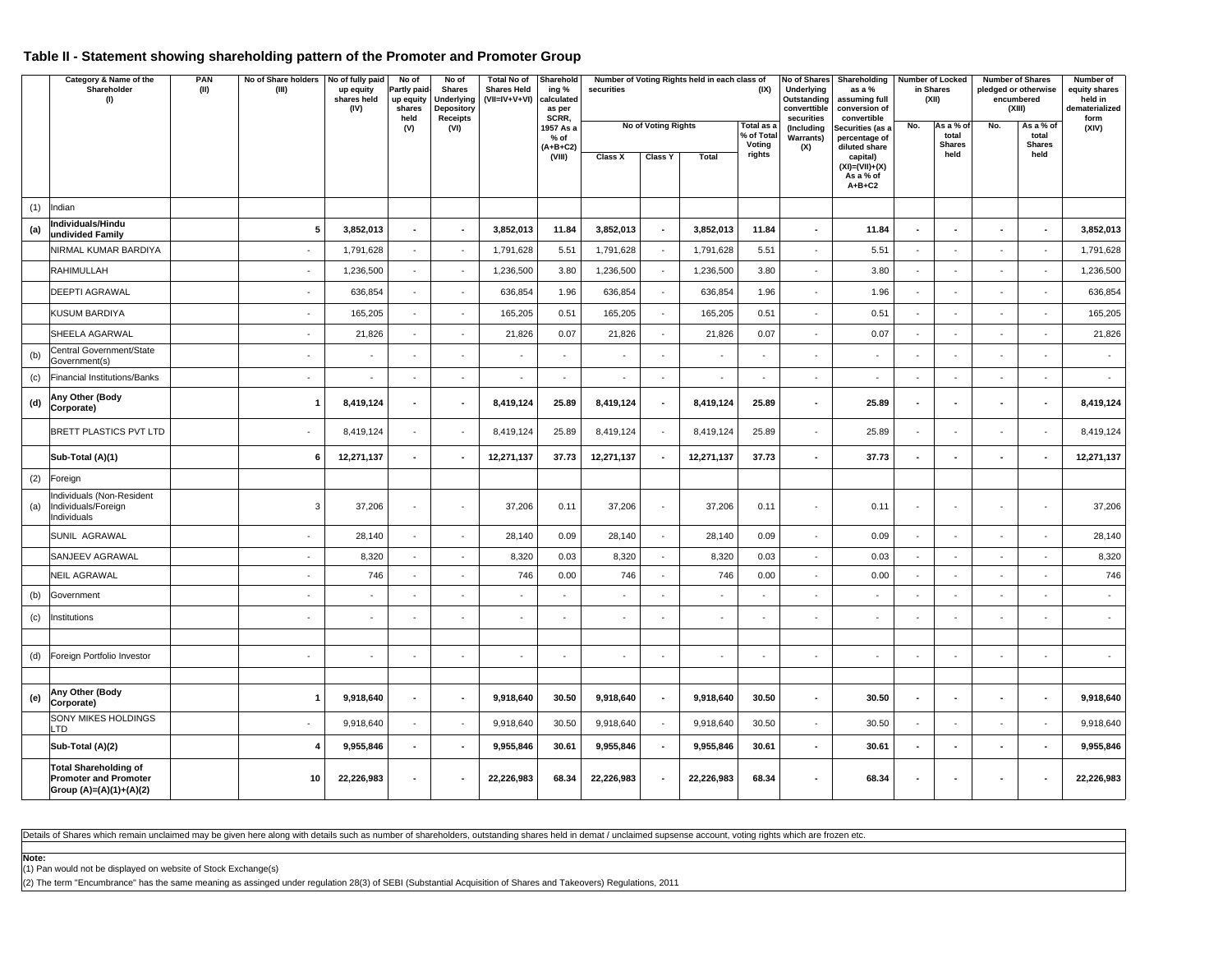#### **Table III - Statement showing shareholding pattern of the Public shareholder**

|     | Category & Name of the Shareholder<br>(1)                                            | PAN<br>(II) | No of<br>Shareholders<br>(III) | No of fully paid up<br>equity shares held<br>(IV) | No of Partly<br>paid-up equity<br>shares held<br>(V) | No of Shares<br>Underlying<br><b>Depository Receipts</b><br>(VI) | <b>Total No of Shares</b><br>Held VII=IV+V+VI | Shareholding %<br>calculated as<br>er SCRR, 1957<br>As a % of |                          |                     | Number of Voting Rights held in each class of securities<br>(IX) |                            | No of Shares<br>Underlying<br>Outstanding<br>converttible | a % assuming full<br>conversion of<br>convertible                             | Shareholding as Number of Locked in Shares<br>(XII) |           | Number of Shares pledged or<br>otherwise encumbered<br>(XIII) | Number of equity<br>shares held in<br>dematerialized form<br>(XIV) |
|-----|--------------------------------------------------------------------------------------|-------------|--------------------------------|---------------------------------------------------|------------------------------------------------------|------------------------------------------------------------------|-----------------------------------------------|---------------------------------------------------------------|--------------------------|---------------------|------------------------------------------------------------------|----------------------------|-----------------------------------------------------------|-------------------------------------------------------------------------------|-----------------------------------------------------|-----------|---------------------------------------------------------------|--------------------------------------------------------------------|
|     |                                                                                      |             |                                |                                                   |                                                      |                                                                  |                                               | $(A+B+C2)$<br>(VIII)                                          |                          | No of Voting Rights |                                                                  | Total as a %<br>of (A+B+C) | securities<br>(Including<br>Warrants)<br>(X)              | Securities (as a<br>No.<br>percentage of<br>diluted share<br>capital)<br>(XI) | As a % of<br>(a)<br>total Shares<br>held<br>(b)     | No.       | As a % of total<br>(a)<br>Shares held<br>(b)                  |                                                                    |
|     |                                                                                      |             |                                |                                                   |                                                      |                                                                  |                                               |                                                               | <b>Class X</b>           | <b>Class Y</b>      | Total                                                            |                            |                                                           |                                                                               |                                                     |           |                                                               |                                                                    |
|     |                                                                                      |             |                                |                                                   |                                                      |                                                                  |                                               |                                                               |                          |                     |                                                                  |                            |                                                           |                                                                               |                                                     |           |                                                               |                                                                    |
| (1) | Institutions                                                                         |             |                                |                                                   |                                                      |                                                                  |                                               |                                                               |                          |                     |                                                                  |                            |                                                           |                                                                               |                                                     |           |                                                               |                                                                    |
| (a) | <b>Mutual Funds</b>                                                                  |             | $\overline{\mathbf{1}}$        | 147                                               | $\sim$                                               | $\sim$                                                           | 147                                           | 0.00                                                          | 147                      | $\sim$              | 147                                                              | 0.00                       | $\blacksquare$                                            | 0.00                                                                          | $\sim$<br>$\sim$                                    | <b>NA</b> | NA                                                            | 147                                                                |
| (b) | Venture Capital Funds                                                                |             | $\sim$                         | $\sim$                                            | $\sim$                                               | $\sim$                                                           | $\sim$                                        | $\sim$                                                        | $\sim$                   | $\sim$              | $\sim$                                                           | $\sim$                     | $\sim$                                                    | $\sim$                                                                        | $\sim$<br>$\sim$                                    | <b>NA</b> | NA.                                                           | $\sim$                                                             |
| (c) | Alternate Investment Funds                                                           |             | $\sim$                         | $\sim$                                            | $\sim$                                               | $\sim$                                                           | $\sim$                                        | $\sim$                                                        | $\sim$                   | $\sim$              | $\overline{\phantom{a}}$                                         | $\sim$                     | $\overline{\phantom{a}}$                                  | $\overline{\phantom{a}}$                                                      | $\sim$<br>$\sim$                                    | <b>NA</b> | <b>NA</b>                                                     | $\sim$                                                             |
| (d) | Foreign Venture Capital Investors                                                    |             | $\overline{\phantom{a}}$       | $\sim$                                            | $\sim$                                               | ×.                                                               | $\mathcal{L}_{\mathcal{A}}$                   | $\sim$                                                        | $\sim$                   | $\sim$              | $\epsilon$                                                       | ÷.                         | $\epsilon$                                                | $\sim$                                                                        | ×.<br>$\sim$                                        | <b>NA</b> | <b>NA</b>                                                     | $\sim$                                                             |
| (e) | <b>Foreign Portfolio Investors</b>                                                   |             | 15                             | 1,565,492                                         | $\sim$                                               | $\sim$                                                           | 1,565,492                                     | 4.81                                                          | 1,565,492                | $\sim$              | 1,565,492                                                        | 4.81                       | $\blacksquare$                                            | 4.81                                                                          | $\sim$<br>$\sim$                                    | <b>NA</b> | <b>NA</b>                                                     | 1,565,492                                                          |
|     | MALABAR INDIA FUND LIMITED                                                           |             |                                | 708,626                                           | $\sim$                                               | $\sim$                                                           | 708,626                                       | 2.18                                                          | 708,626                  | $\sim$              | 708,626                                                          | 2.18                       | $\overline{\phantom{a}}$                                  | 2.18                                                                          | $\sim$<br>$\sim$                                    | <b>NA</b> | NA.                                                           | 708,626                                                            |
| (f) | <b>Financial Institutions/Banks</b>                                                  |             | -1                             | 2,623                                             | $\sim$                                               | $\sim$                                                           | 2,623                                         | 0.01                                                          | 2,623                    | $\sim$              | 2,623                                                            | 0.01                       | $\sim$                                                    | 0.01                                                                          | $\sim$<br>$\sim$                                    | <b>NA</b> | <b>NA</b>                                                     | 2,623                                                              |
| (g) | Insurance Companies                                                                  |             | $\sim$                         | $\sim$                                            | $\overline{\phantom{a}}$                             | $\sim$                                                           | $\sim$                                        | $\sim$                                                        | $\overline{\phantom{a}}$ | $\sim$              | $\overline{\phantom{a}}$                                         | $\overline{\phantom{a}}$   | $\overline{\phantom{a}}$                                  | $\sim$                                                                        | $\sim$<br>$\sim$                                    | NA        | NA                                                            | $\sim$                                                             |
| (h) | Provident Funds/Pension Funds                                                        |             | $\sim$                         | $\sim$                                            | $\sim$                                               | $\sim$                                                           | $\sim$                                        | $\sim$                                                        | $\sim$                   | $\sim$              | $\overline{\phantom{a}}$                                         | $\sim$                     | $\sim$                                                    | $\sim$                                                                        | $\sim$<br>$\sim$                                    | <b>NA</b> | <b>NA</b>                                                     | $\sim$                                                             |
| (i) | Any Other                                                                            |             |                                |                                                   |                                                      |                                                                  |                                               |                                                               |                          |                     |                                                                  |                            |                                                           |                                                                               |                                                     |           |                                                               |                                                                    |
|     | FOREIGN INSTITUTIONAL INVESTOR                                                       |             | 6                              | 4,612,861                                         | $\mathbf{r}$                                         | $\sim$                                                           | 4,612,861                                     | 14.18                                                         | 4,612,861                | $\sim$              | 4,612,861                                                        | 14.18                      | $\blacksquare$                                            | 14.18                                                                         | $\mathbf{r}$<br>$\blacksquare$                      | <b>NA</b> | <b>NA</b>                                                     | 4,612,861                                                          |
|     | NALANDA INDIA FUND LIMITED                                                           |             | $\sim$                         | 4,110,600                                         | $\sim$                                               | $\sim$                                                           | 4,110,600                                     | 12.64                                                         | 4,110,600                | $\sim$              | 4,110,600                                                        | 12.64                      | $\sim$                                                    | 12.64                                                                         | $\sim$<br>$\sim$                                    | <b>NA</b> | <b>NA</b>                                                     | 4,110,600                                                          |
|     | MATTHEWS INDIA FUND                                                                  |             | $\overline{\phantom{a}}$       | 500,000                                           | $\sim$                                               | $\sim$                                                           | 500,000                                       | 1.54                                                          | 500,000                  |                     | 500,000                                                          | 1.54                       | $\overline{\phantom{a}}$                                  | 1.54                                                                          | $\sim$<br>$\overline{\phantom{a}}$                  | <b>NA</b> | <b>NA</b>                                                     | 500,000                                                            |
|     | Sub Total (B)(1)                                                                     |             | 23                             | 6,181,123                                         | $\sim$                                               | $\sim$                                                           | 6,181,123                                     | 19.00                                                         | 6,181,123                | $\sim$              | 6,181,123                                                        | 19.00                      | $\blacksquare$                                            | 19.00                                                                         | $\sim$<br>$\sim$                                    | <b>NA</b> | <b>NA</b>                                                     | 6,181,123                                                          |
| (2) | Central Government/State<br>Government(s)/President of India                         |             |                                | $\sim$                                            |                                                      |                                                                  |                                               | $\overline{\phantom{a}}$                                      |                          |                     | ٠                                                                |                            |                                                           | $\overline{\phantom{a}}$                                                      |                                                     | <b>NA</b> | <b>NA</b>                                                     |                                                                    |
|     | Sub Total (B)(2)                                                                     |             | $\overline{\phantom{a}}$       | $\sim$                                            | $\sim$                                               | $\sim$                                                           | $\mathbf{r}$                                  | $\sim$                                                        | $\sim$                   | $\sim$              | $\blacksquare$                                                   | $\overline{a}$             | $\sim$                                                    | $\mathbf{r}$                                                                  | $\sim$<br>$\sim$                                    | <b>NA</b> | <b>NA</b>                                                     | $\sim$                                                             |
| (3) | Non-Institutions                                                                     |             |                                |                                                   |                                                      |                                                                  |                                               |                                                               |                          |                     |                                                                  |                            |                                                           |                                                                               |                                                     |           |                                                               |                                                                    |
| (a) | Individual shareholders holding nominal<br>share capital up to Rs.2 lakhs            |             | 4,697                          | 1,119,546                                         | $\sim$                                               | $\sim$                                                           | 1,119,546                                     | 3.44                                                          | 1,119,546                | $\sim$              | 1,119,546                                                        | 3.44                       | ٠                                                         | 3.44                                                                          |                                                     | <b>NA</b> | <b>NA</b>                                                     | 1,082,473                                                          |
|     | ii.Individual shareholders holding nominal<br>share capital in excess of Rs. 2 Lakhs |             | 18                             | 1,300,586                                         | $\sim$                                               | $\sim$                                                           | 1,300,586                                     | 4.00                                                          | 1,300,586                | $\sim$              | 1,300,586                                                        | 4.00                       | $\overline{\phantom{a}}$                                  | 4.00                                                                          | $\overline{\phantom{a}}$                            | <b>NA</b> | <b>NA</b>                                                     | 1,300,586                                                          |
| (b) | NBFCs Registered with RBI                                                            |             | $\overline{4}$                 | 36,258                                            | $\sim$                                               | $\sim$                                                           | 36,258                                        | 0.11                                                          | 36,258                   | $\sim$              | 36,258                                                           | 0.11                       | $\cdot$                                                   | 0.11                                                                          | $\sim$<br>$\sim$                                    | <b>NA</b> | NA                                                            | 36,258                                                             |
| (c) | <b>Employee Trusts</b>                                                               |             | $\sim$                         | $\sim$                                            | $\sim$                                               | $\sim$                                                           | $\sim$                                        | $\sim$                                                        | $\sim$                   | $\sim$              | $\overline{\phantom{a}}$                                         | $\sim$                     | $\overline{\phantom{a}}$                                  | $\sim$                                                                        | $\sim$<br>$\sim$                                    | <b>NA</b> | NA.                                                           | $\sim$                                                             |
| (d) | Overseas Depositories (Holding<br>DRs)(Balancing figure)                             |             | $\overline{\phantom{a}}$       | $\sim$                                            |                                                      | $\sim$                                                           |                                               | $\sim$                                                        |                          |                     | $\overline{\phantom{a}}$                                         |                            | ٠                                                         | $\overline{\phantom{a}}$                                                      | $\sim$<br>$\overline{\phantom{a}}$                  | <b>NA</b> | <b>NA</b>                                                     |                                                                    |
| (e) | <b>Any Other</b>                                                                     |             | 393                            | 1,643,335                                         | $\sim$                                               | $\sim$                                                           | 1,643,335                                     | 5.05                                                          | 1,643,335                | $\sim$              | 1,643,335                                                        | 5.05                       | ٠                                                         | 5.05                                                                          | $\sim$<br>$\blacksquare$                            | NA        | NA                                                            | 1,640,035                                                          |
|     | <b>BODIES CORPORATES</b>                                                             |             | 220                            | 897,826                                           | $\mathbf{r}$                                         | $\mathbf{r}$                                                     | 897,826                                       | 2.76                                                          | 897,826                  |                     | 897,826                                                          | 2.76                       | $\blacksquare$                                            | 2.76                                                                          | $\mathbf{r}$<br>$\blacksquare$                      | <b>NA</b> | <b>NA</b>                                                     | 897,226                                                            |
|     | <b>NON RESIDENT INDIANS</b>                                                          |             | 152                            | 743,190                                           | $\sim$                                               | $\sim$                                                           | 743,190                                       | 2.29                                                          | 743,190                  | $\sim$              | 743,190                                                          | 2.29                       | $\sim$                                                    | 2.29                                                                          | $\sim$<br>$\sim$                                    | <b>NA</b> | <b>NA</b>                                                     | 740,490                                                            |
|     | PANYAEK JAINKIJMANEE                                                                 |             | $\sim$                         | 421,137                                           | $\sim$                                               | $\sim$                                                           | 421,137                                       | 1.29                                                          | 421,137                  | $\sim$              | 421,137                                                          | 1.29                       | $\sim$                                                    | 1.29                                                                          | $\sim$<br>$\sim$                                    | <b>NA</b> | NA.                                                           | 421,137                                                            |
|     | <b>CLEARING MEMBERS</b>                                                              |             | 21                             | 2,319                                             | $\sim$                                               | $\sim$                                                           | 2,319                                         | 0.01                                                          | 2,319                    | $\sim$              | 2,319                                                            | 0.01                       | $\blacksquare$                                            | 0.01                                                                          | $\blacksquare$<br>$\sim$                            | <b>NA</b> | <b>NA</b>                                                     | 2,319                                                              |
|     | Sub Total (B)(3)                                                                     |             | 5,112                          | 4,099,725                                         | $\blacksquare$                                       | $\blacksquare$                                                   | 4,099,725                                     | 12.61                                                         | 4,099,725                | $\sim$              | 4,099,725                                                        | 12.61                      | $\blacksquare$                                            | 12.61                                                                         | $\sim$<br>$\blacksquare$                            | <b>NA</b> | NA.                                                           | 4,059,352                                                          |
|     | Total Public Shareholding (B) =<br>(B)(1)+(B)(2)+(B)(3)                              |             | 5,135                          | 10,280,848                                        |                                                      |                                                                  | 10,280,848                                    | 31.61                                                         | 10,280,848               |                     | 10,280,848                                                       | 31.61                      |                                                           | 31.61                                                                         |                                                     | NA        | <b>NA</b>                                                     | 10,240,475                                                         |

Details of sharesholders acting as persons in concert including their shareholding (No. and %)

Details of Shares which remain unclaimed may be given here along with details such as number of shareholders, outstanding shares held in demat / unclaimed supsense account, voting rights which are frozen etc.

**Note:**

(1) Pan would not be displayed on website of Stock Exchange(s)

(2) The above format needs to be disclosed along with the name of following persons:

Institutions / Non Institutions holding more than 1% of the total number of shares

(3) W.r.t. the information pertaining to Depository Receipts, the same may be disclosed in the respective columns to the extent information available and the balance to be disclosed as held by custodian